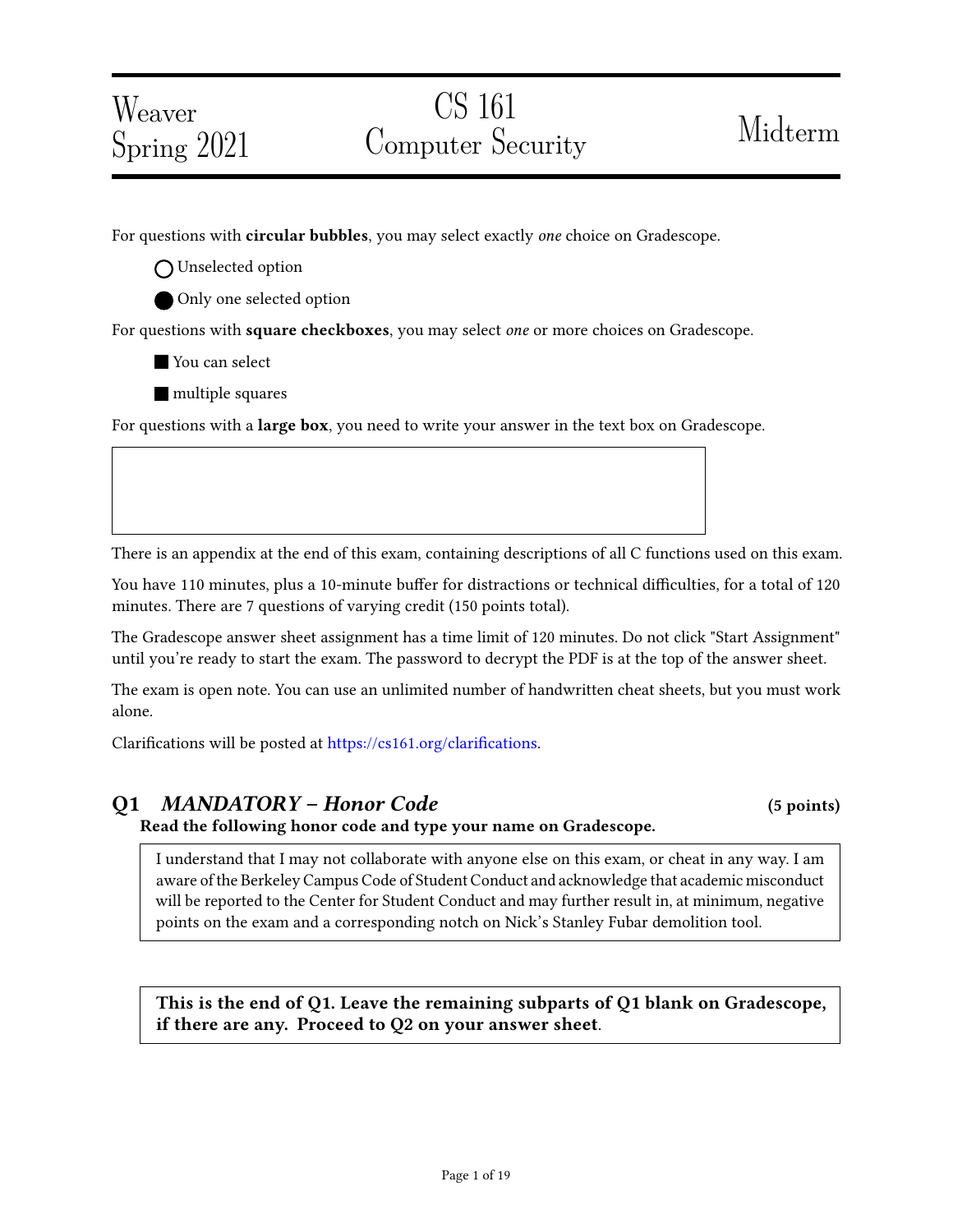Q2.1 True or False: A bank vault is protected by a locked door, but thieves break into the vault by entering the apartment upstairs and drilling a hole through the ceiling. This is an example of least privilege.

Each true/false is worth 2 points.

- Q2.2 True or False: Time-of-check to time-of-use (TOCTTOU) vulnerabilities can be present in memory-safe programming languages such as Python.
	- True False

 $\bigcap$  True  $\bigcap$  False

- Q2.3 True or False: In general, we want our trusted computing base (TCB) to be as large as possible, in order to ensure that all components of a software system are trusted components.
	- $\bigcap$  True  $\bigcap$  False
- Q2.4 True or False: A program with ASLR, stack canaries, and WˆX (also known as non-executable pages, DEP, or the NX bit) enabled is still vulnerable to integer conversion vulnerabilities.
	- $\bigcap$  True  $\bigcap$  False
- Q2.5 True or False: Format string vulnerabilities let us read values from memory, but not write to memory.
	-
- Q2.6 Consider the following vulnerable function:

 $1$  void vulnerable () {  $2$  char buf [32];  $3 \mid$  gets (buf);  $4$  printf (buf);  $5$ }

True or False: Replacing gets(buf) with fgets(buf, 32, stdin) makes this function memory-safe.

- TRUE **C** FALSE  $\bigcap$
- Q2.7 TRUE or FALSE: When  $W^{\wedge}X$  (also known as non-executable pages, DEP, or the NX bit) is enabled, memory on the heap can be interpreted as code and executed.
	- TRUE **C** FALSE  $\bigcap$
- Q2.8 True or False: When ASLR is enabled, it is possible to redirect to shellcode that is located on the stack.

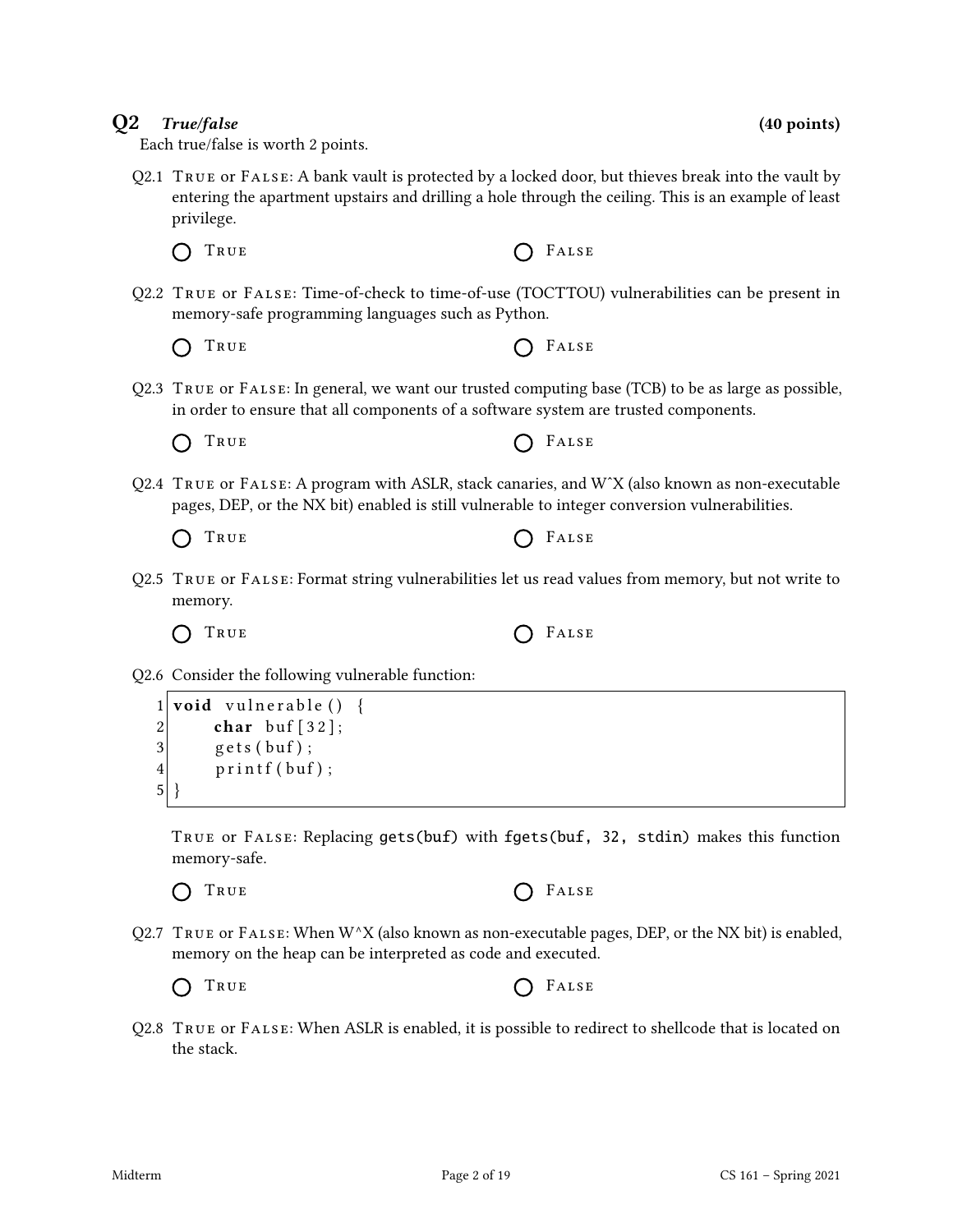| TRUE                                                                                                                                                                                             | FALSE |
|--------------------------------------------------------------------------------------------------------------------------------------------------------------------------------------------------|-------|
| Q2.9 TRUE or FALSE: Pointer authentication is a commonly-used defense on 32-bit systems.                                                                                                         |       |
| TRUE                                                                                                                                                                                             | FALSE |
| Q2.10 TRUE or FALSE: One-time pad encryption and decryption can both be parallelized.                                                                                                            |       |
| TRUE                                                                                                                                                                                             | FALSE |
| Q2.11 TRUE or FALSE: If the secret key is randomly generated for each encryption, then even if nonces<br>are reused, AES-CTR mode is still IND-CPA secure.                                       |       |
| TRUE                                                                                                                                                                                             | FALSE |
| Q2.12 TRUE OF FALSE: While using AES-CBC mode, an IV associated with a ciphertext should never be<br>revealed to an eavesdropper at any time.                                                    |       |
| TRUE                                                                                                                                                                                             | FALSE |
| Q2.13 TRUE OF FALSE: While using AES-CTR mode, nonces associated with future ciphertexts can be<br>published ahead of time without breaking security.                                            |       |
| TRUE                                                                                                                                                                                             | FALSE |
| Q2.14 TRUE or FALSE: A pseudorandom generator can be used to stretch an initial seed with $k$ bits of<br>entropy to a longer output with $2k$ bits of entropy.                                   |       |
| TRUE                                                                                                                                                                                             | FALSE |
| Q2.15 TRUE or FALSE: Suppose p is a prime and g is a generator (just like in Diffie-Hellman). Given $g^a$<br>(mod $p$ ), an attacker with unlimited computational resources cannot recover $a$ . |       |
| TRUE                                                                                                                                                                                             | FALSE |
| Q2.16 TRUE or FALSE: In practice, El Gamal encryption is usually used to encrypt random session keys,<br>not meaningful messages.                                                                |       |
| TRUE                                                                                                                                                                                             | FALSE |
| Q2.17 TRUE or FALSE: Password hashing algorithms should use slower hashes.                                                                                                                       |       |
| TRUE                                                                                                                                                                                             | FALSE |
| Q2.18 TRUE OF FALSE: To solve a Bitcoin proof-of-work problem, a miner has to find a value whose<br>hash begins with many zeros.                                                                 |       |
| TRUE                                                                                                                                                                                             | FALSE |
| Q2.19 TRUE or FALSE: If you browse the Internet through Tor, all your communications are guaranteed<br>to be anonymous (no adversary can see who you're communicating with).                     |       |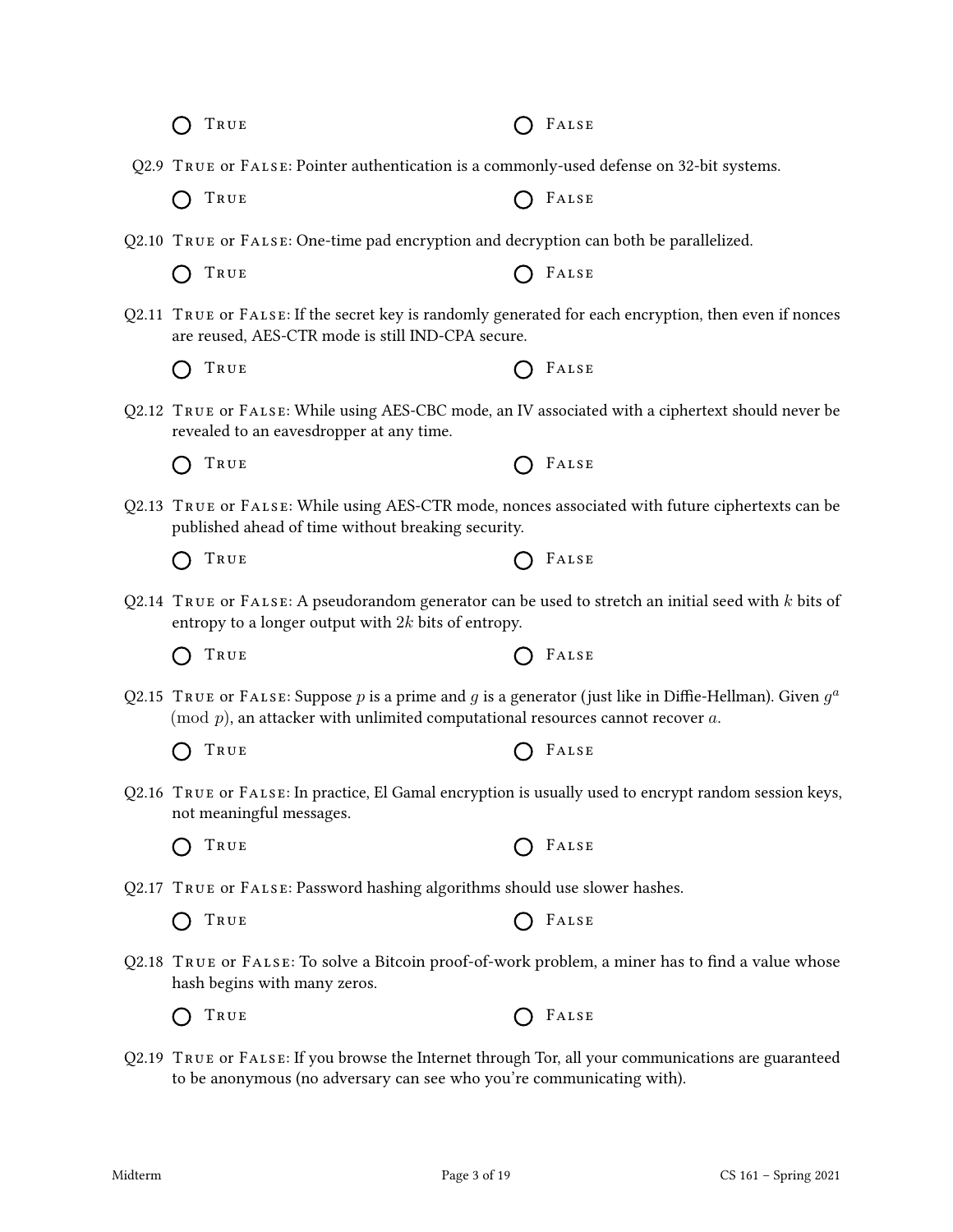O TRUE O FALSE

Q2.20 True or False: The fastest computers today are capable of brute-forcing a 128-bit key in about 20 years.

O TRUE O FALSE

This is the end of Q2. Leave the remaining subparts of Q2 blank on Gradescope, if there are any. Proceed to Q3 on your answer sheet.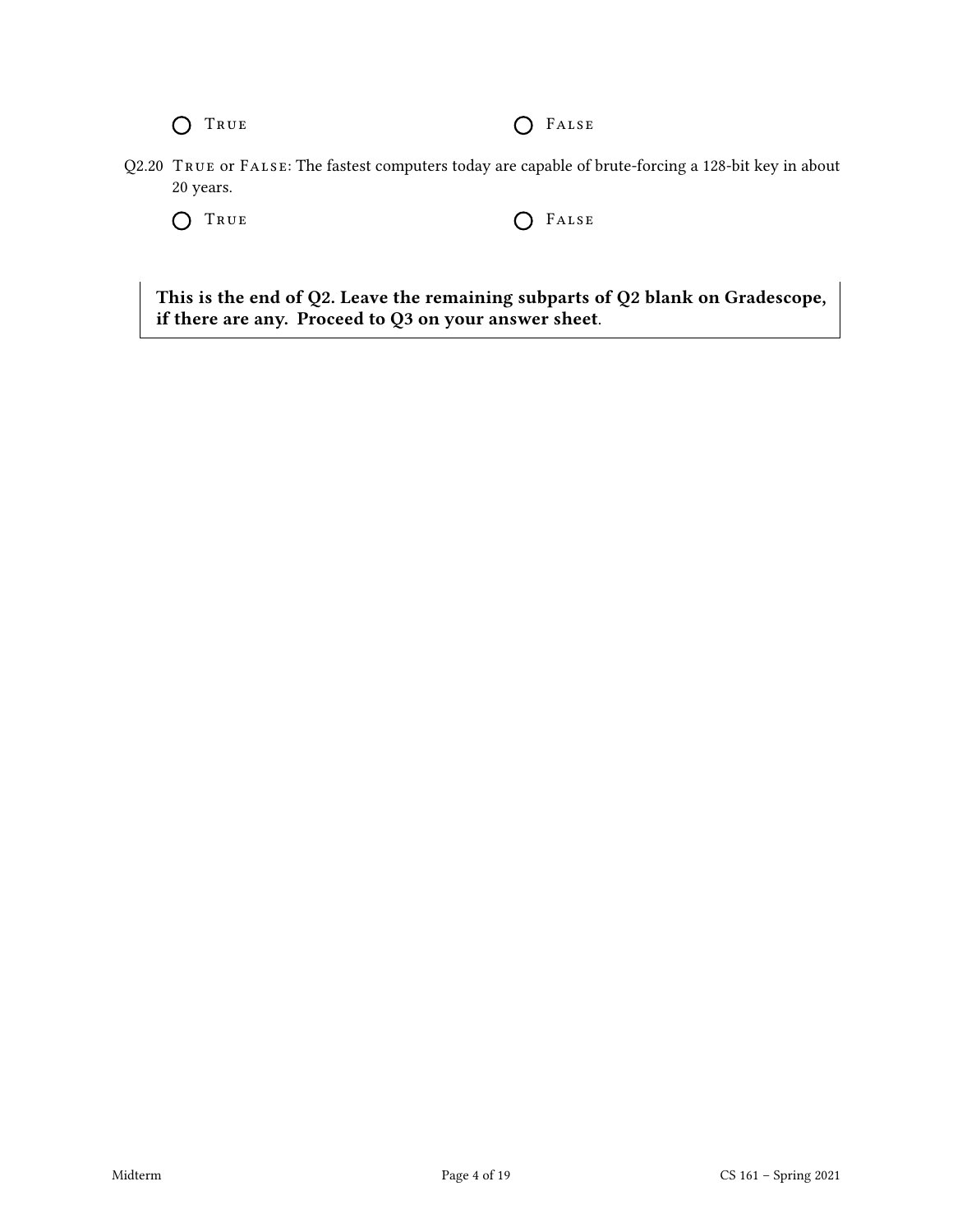## $Q3$  Copy Buffers (19 points)

Consider the following vulnerable C code:

```
1 void copy buffers (char * dst, char * src, size t num) {
2 strncpy (dst, src, num);
3}
4
5 int main () {
6 int size_bytes;
7 struct {
8 char x [64];
9 char y [8];
10 } my_struct;
11 char the buffer [64];
12 size_bytes = size of (the_buffer);
13
14 printf ("What would you like to write into the buffer?\ln");
15 \left| \right| f g e t s (the buffer, size bytes, stdin);
16
17 copy_buffers (my_struct.y, the_buffer, size_bytes);
18
19 return 0;
20 }
```
Definitions of relevant  $C$  functions may be found on the last page of this exam.

Assume you are on a little-endian 32-bit x86 system. Assume that there is no compiler padding or saved registers in all questions.

For this question, assume that **no memory safety defenses** are enabled.

Assume that you have set a breakpoint at line 2 in the program and stopped just before the call to strncpy. Fill in the numbered blanks corresponding to the following entries in the stack diagram. Each blank represents a variable or struct member and may represent more than one word. Higher-numbered addresses are located at the top of the diagram.

| Stack       |  |                     |
|-------------|--|---------------------|
| RIP of main |  |                     |
|             |  | SFP of main         |
|             |  | (1a)                |
|             |  | (1b)                |
| (1c)        |  |                     |
| (1d)        |  |                     |
|             |  | (2a)                |
| (2b)        |  |                     |
| (2c)        |  |                     |
|             |  | RIP of copy_buffers |
|             |  | SFP of copy_buffers |

Q3.1 (3 points) Section 1: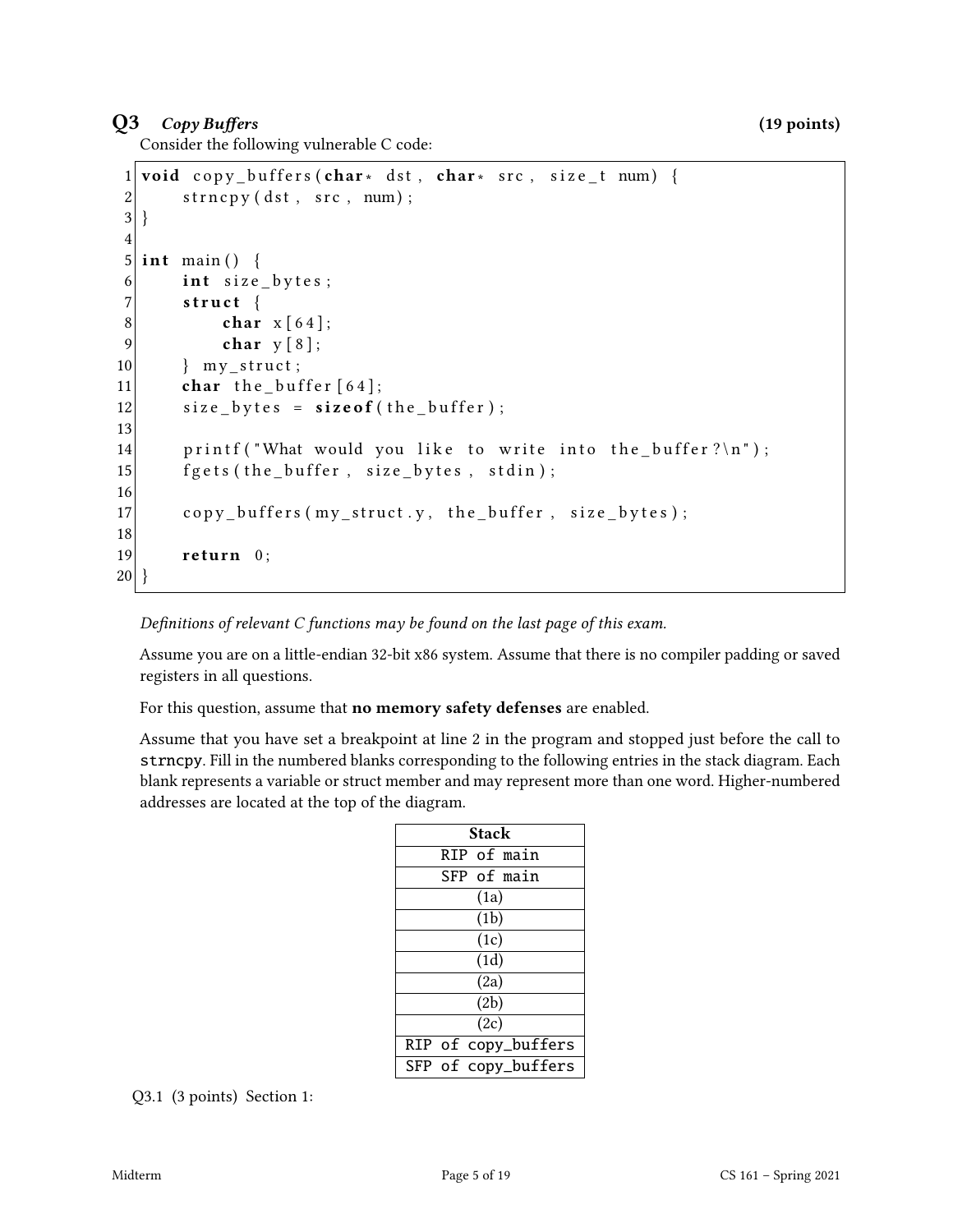(A) (1a) = size\_bytes; (1b) = my\_struct.y; (1c) = my\_struct.x; (1d) = the\_buffer (B) (1a) = size\_bytes; (1b) = my\_struct.x; (1c) = my\_struct.y; (1d) = the\_buffer (C) (1a) = the\_buffer; (1b) = my\_struct.y; (1c) = my\_struct.x; (1d) = size\_bytes (D) (1a) = the\_buffer; (1b) = my\_struct.x; (1c) = my\_struct.y; (1d) = size\_bytes (E) (1a) = my\_struct.y; (1b) = my\_struct.x; (1c) = the\_buffer; (1d) = size\_bytes (F) (1a) = my\_struct.x; (1b) = my\_struct.y; (1c) = the\_buffer; (1d) = size\_bytes Q3.2 (3 points) Section 2: (G) (2a) = num; (2b) = dst; (2c) = src (H) (2a) = src; (2b) = dst; (2c) = num (I) (2a) = num; (2b) = src; (2c) = dst (J) (2a) = dst; (2b) = src; (2c) = num (K)

Using GDB, you find that the address of the RIP of main is 0xfff7bf20. Construct an input that would cause the vulnerable program to execute shellcode when provided to the program.

Q3.3 (5 points) The first part of your input should be some number of garbage bytes. How many bytes of garbage do you need? Your answer should be an integer. Enter your answer in the text box on Gradescope.



Q3.4 (5 points) The remainder of your input should be a series of bytes. What should these bytes be? You may use the variable SHELLCODE as 30-byte shellcode byte sequence. Your answer should be an expression in Python 2 syntax (just like Project 1). Enter your answer in the text box on Gradescope.



 $\bigcap(L)$  —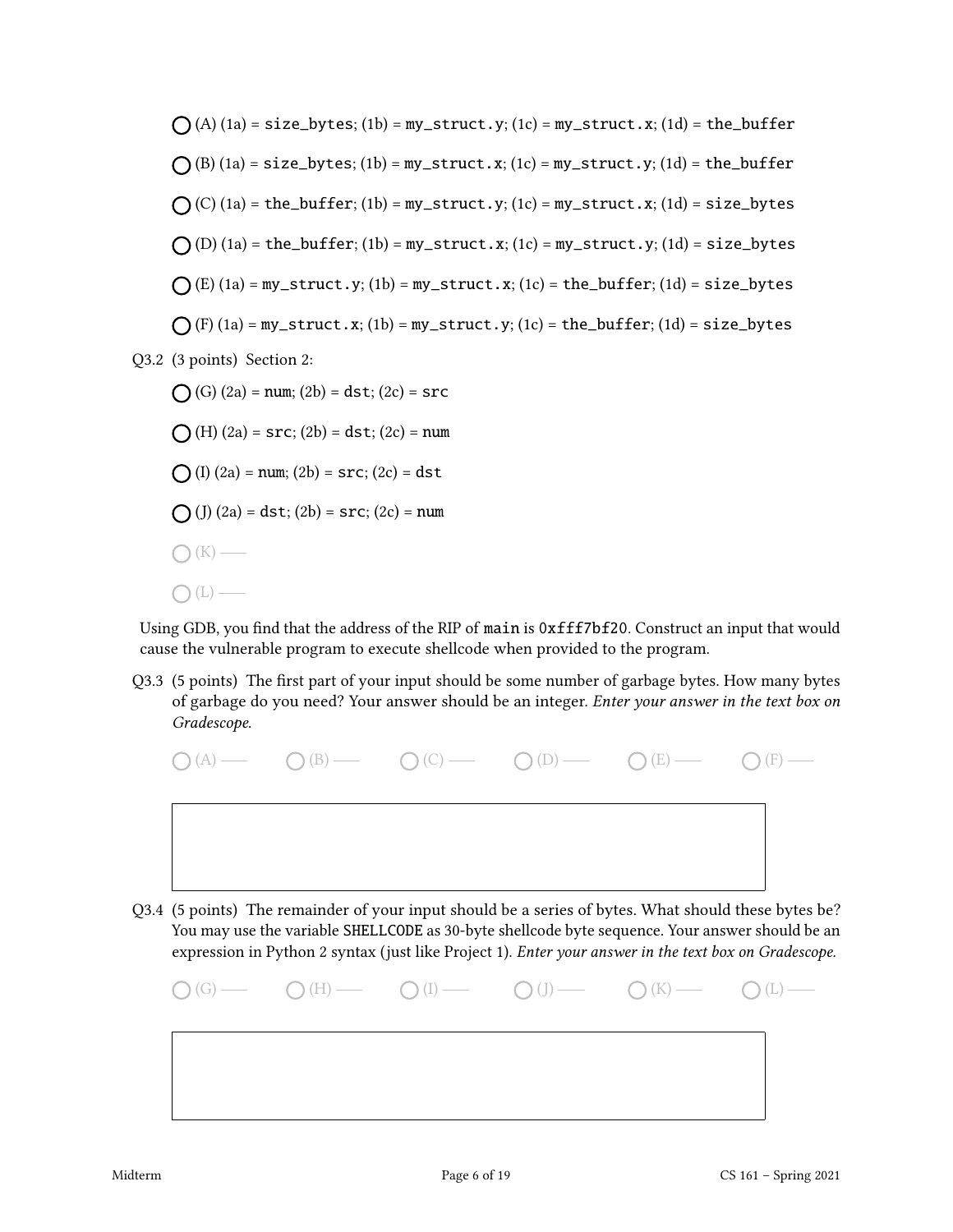Q3.5 (3 points) Which of the following defenses would individually stop your exploit from the previous parts? Select all that apply.

 $\Box$  (A) Stack canaries

 $\square$  (B) Non-executable pages (also called DEP, W^X, and the NX bit)

 $\Box$  (C) ASLR

 $\square$  (D) None of the above

 $\Box$  (E) —

 $\Box$  (F) —

This is the end of Q3. Leave the remaining subparts of Q3 blank on Gradescope, if there are any. Proceed to Q4 on your answer sheet.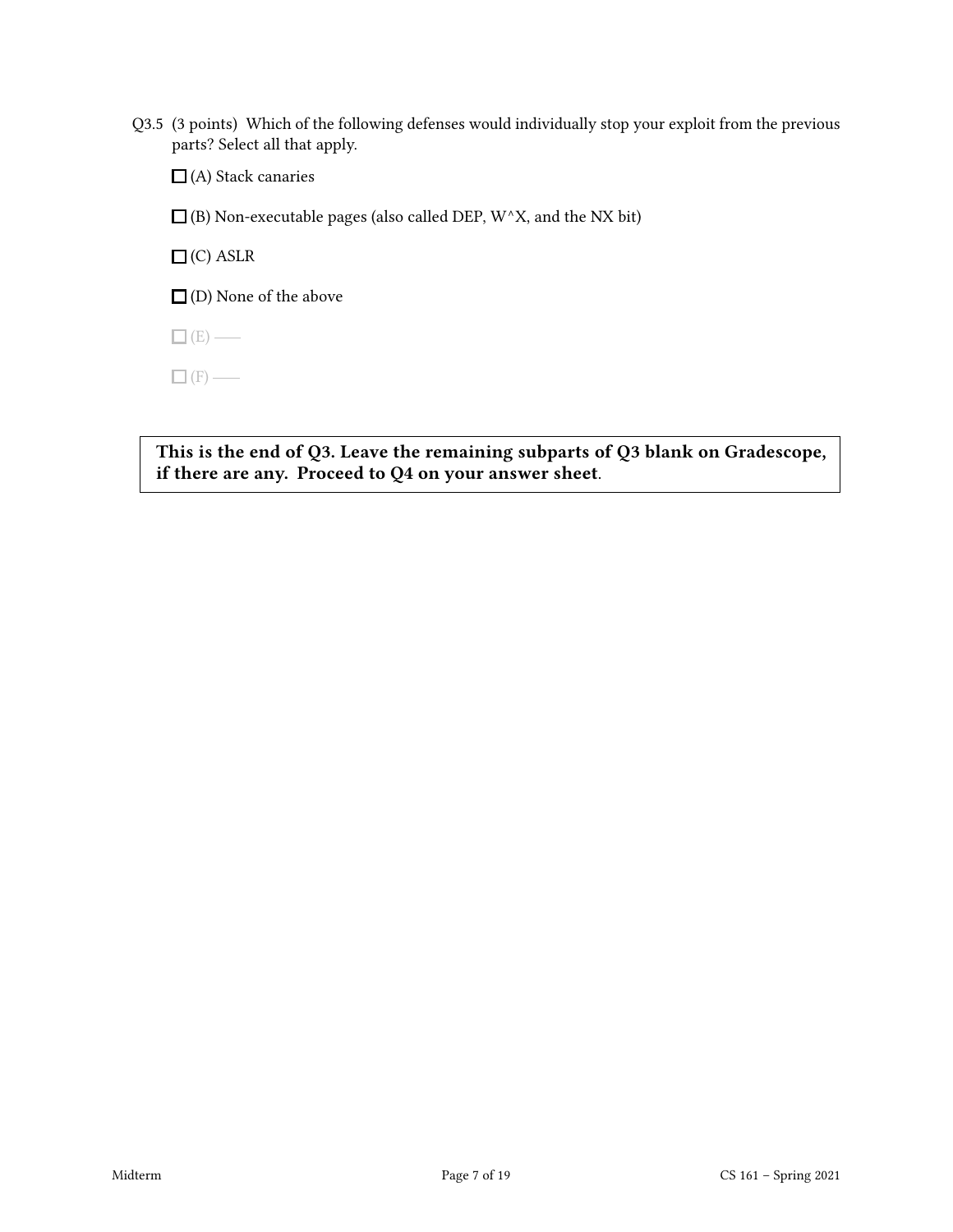#### $Q4$  *IV League* (15 points)

In this question,  $E$  denotes AES block cipher encryption.

Q4.1 (3 points) Recall that AES-ECB is not IND-CPA secure because it is deterministic. What if we tried to introduce randomness to AES-ECB? Consider a new scheme AES-ECB-IV whose construction is as follows:



Note that  $IV$  is the same for every block when encrypting a message. Assume  $IV$  is randomly generated for each encrypted message. Is AES-ECB-IV IND-CPA secure?

 $\bigcap$  (A) Yes, it is secure even if the attacker can predict future IVs, because it is no longer deterministic.

 $\bigcap$  (B) Yes, but only if the attacker is unable to predict future IVs.

 $\bigcap$  (C) No, because an attacker can still detect when the same block is encrypted twice.

 $\bigcap$  (D) No, because AES is a bijective (one-to-one) function.

 $(E)$  —

 $(F)$  —

For the following parts, consider this new AES scheme below.

AES-MULTI
$$
(K, M) = E(K, IV \oplus M_1 \oplus M_2 \oplus \cdots \oplus M_n).
$$

AES-MULTI splits the message M into blocks of the appropriate size matching the underlying block cipher. It XORs all of the message blocks together, and then XORs this result with the IV. The result's size is one block, which is fed into the block cipher. The output of the block cipher is the ciphertext.

Q4.2 (3 points) Alice encrypts a message with AES-MULTI. Can Bob decrypt the message?

 $\bigcap$  (G) Yes, Bob can always decrypt.

 $\bigcap$  (H) Yes, but only if the message is one block long.

 $\bigcap$  (I) Yes, but only if the message is more than one block long.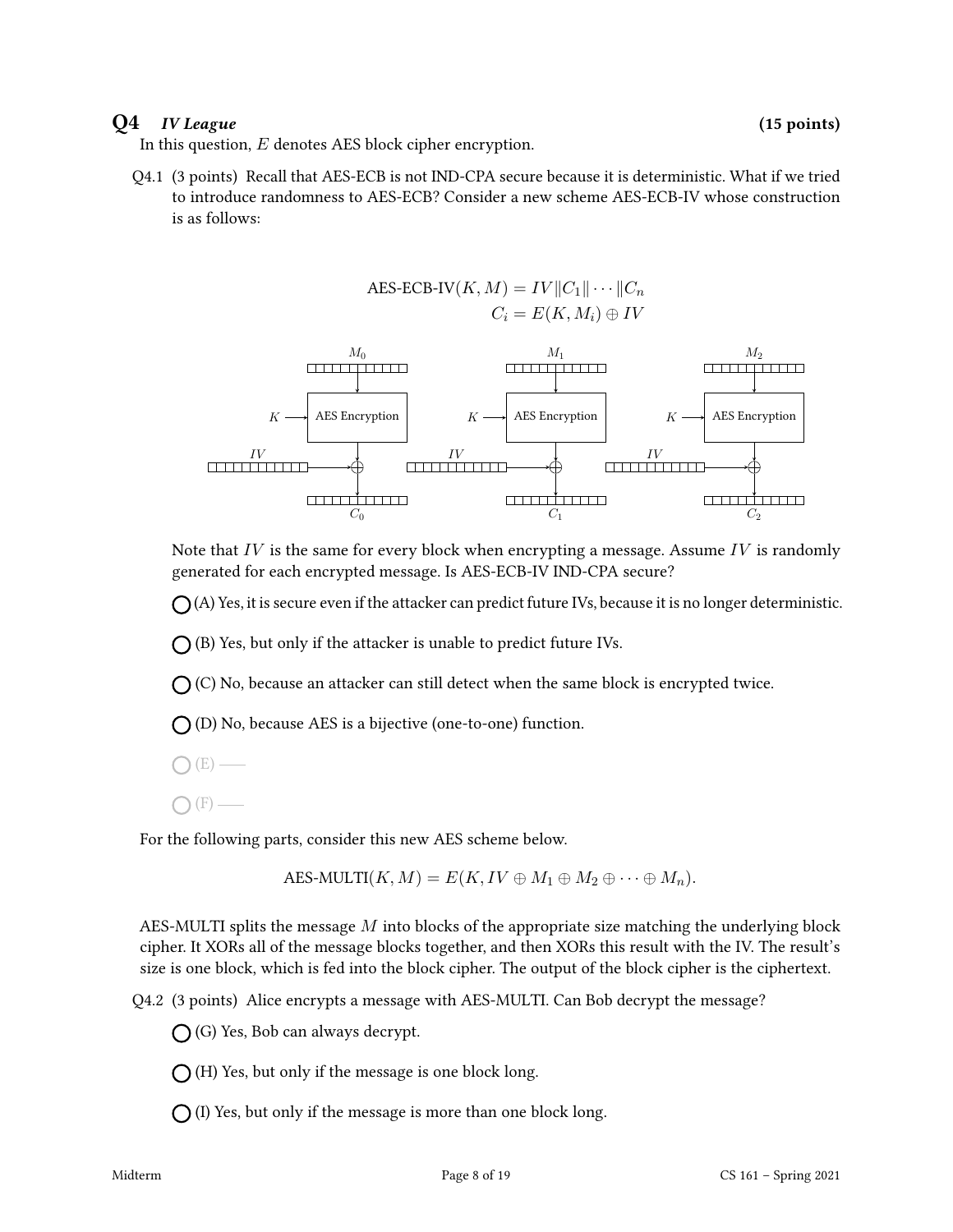(J) No, Bob can never decrypt.

 $\mathcal{L}(K)$  —

 $\bigcap(L)$  —

Q4.3 (3 points) Eve intercepts a ciphertext encrypted with AES-MULTI. Can Eve learn any information about the plaintext?

 $\bigcap$  (A) Yes, Eve can always learn something about the plaintext.

 $O$  (B) Yes, but only if the message is one block long.

 $\bigcap$  (C) Yes, but only if the message is more than one block long.

 $\bigcap$  (D) No, Eve can never learn anything about the plaintext.

- $(E)$  —
- $\bigcap$  (F) —

The following parts are independent of the previous parts.

Q4.4 (3 points) Recall CFB mode encryption:  $C_i = M_i \oplus E(K, C_{i-1}), C_0 = IV$ 



Cipher Feedback (CFB) mode encryption

Alice and Bob are using AES-CFB with reused IVs. What values can an eavesdropper Eve learn? Select all that apply.

| $\Box$ (G) The secret key                                        | $\Box$ (J) None of the above |
|------------------------------------------------------------------|------------------------------|
| $\Box$ (H) Partial information about the plaintexts $\Box$ (K) — |                              |
| $\Box$ (I) The exact length of the messages                      | $\Box$ (L) —                 |

Q4.5 (3 points) Recall CBC mode encryption:  $C_i = E(K, M_i \oplus C_{i-1}), C_0 = IV$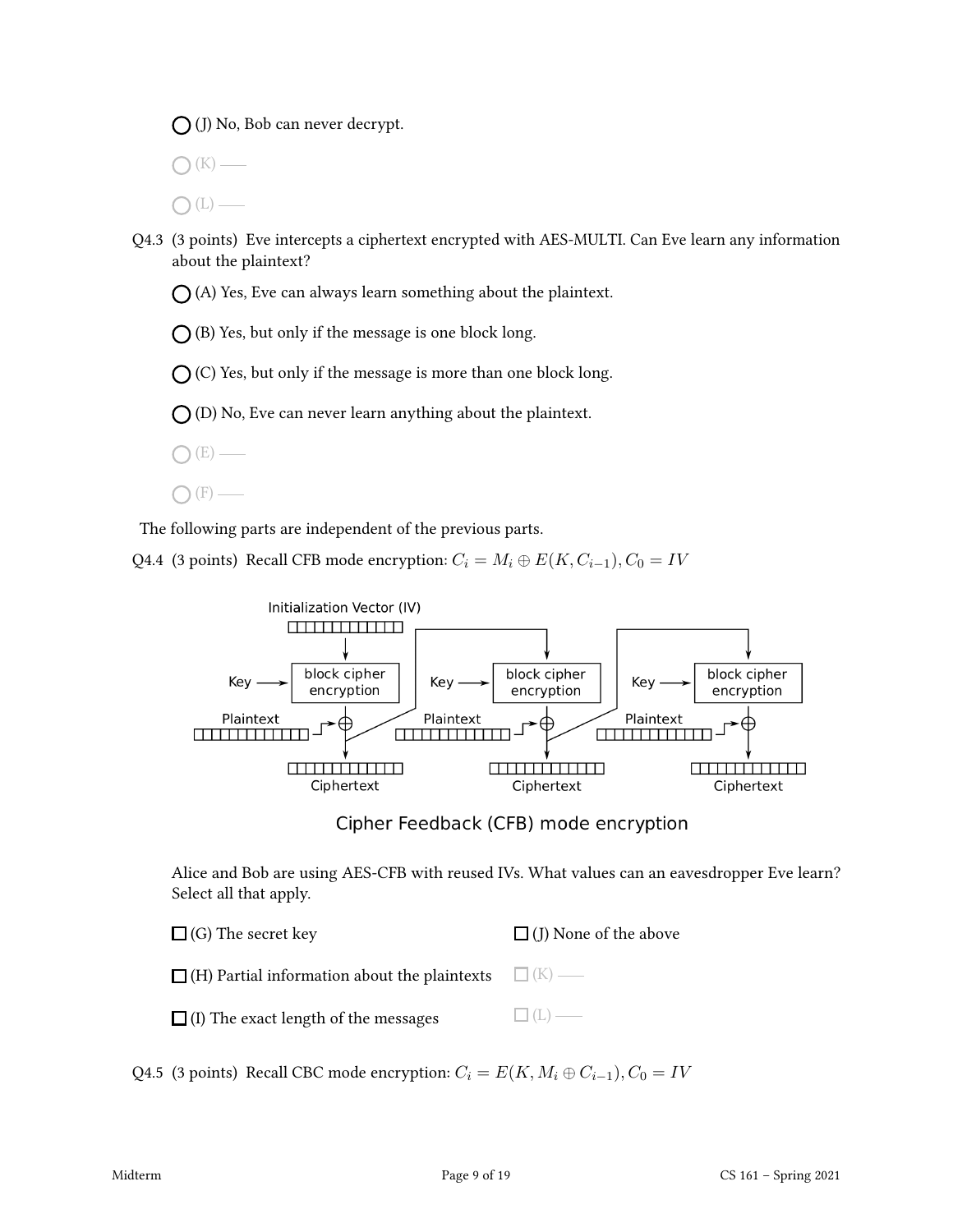

Cipher Block Chaining (CBC) mode encryption

Alice and Bob are using AES-CBC with reused IVs. Additionally, Alice and Bob prepend a shared counter, incremented per message, to each message before it is encrypted. For example, if Alice's first message is "hello" and Bob's reply is "world", Alice will send "1 - hello" and Bob will send "2 world" encrypted the same key and IV.

What values can an eavesdropper Eve learn? Select all that apply.

| $\Box$ (A) The secret key                                        | $\Box$ (D) None of the above |
|------------------------------------------------------------------|------------------------------|
| $\Box$ (B) Partial information about the plaintexts $\Box$ (E) — |                              |
| $\Box$ (C) The exact length of the messages                      | $\Box$ (F) —                 |

This is the end of Q4. Leave the remaining subparts of Q4 blank on Gradescope, if there are any. Proceed to Q5 on your answer sheet.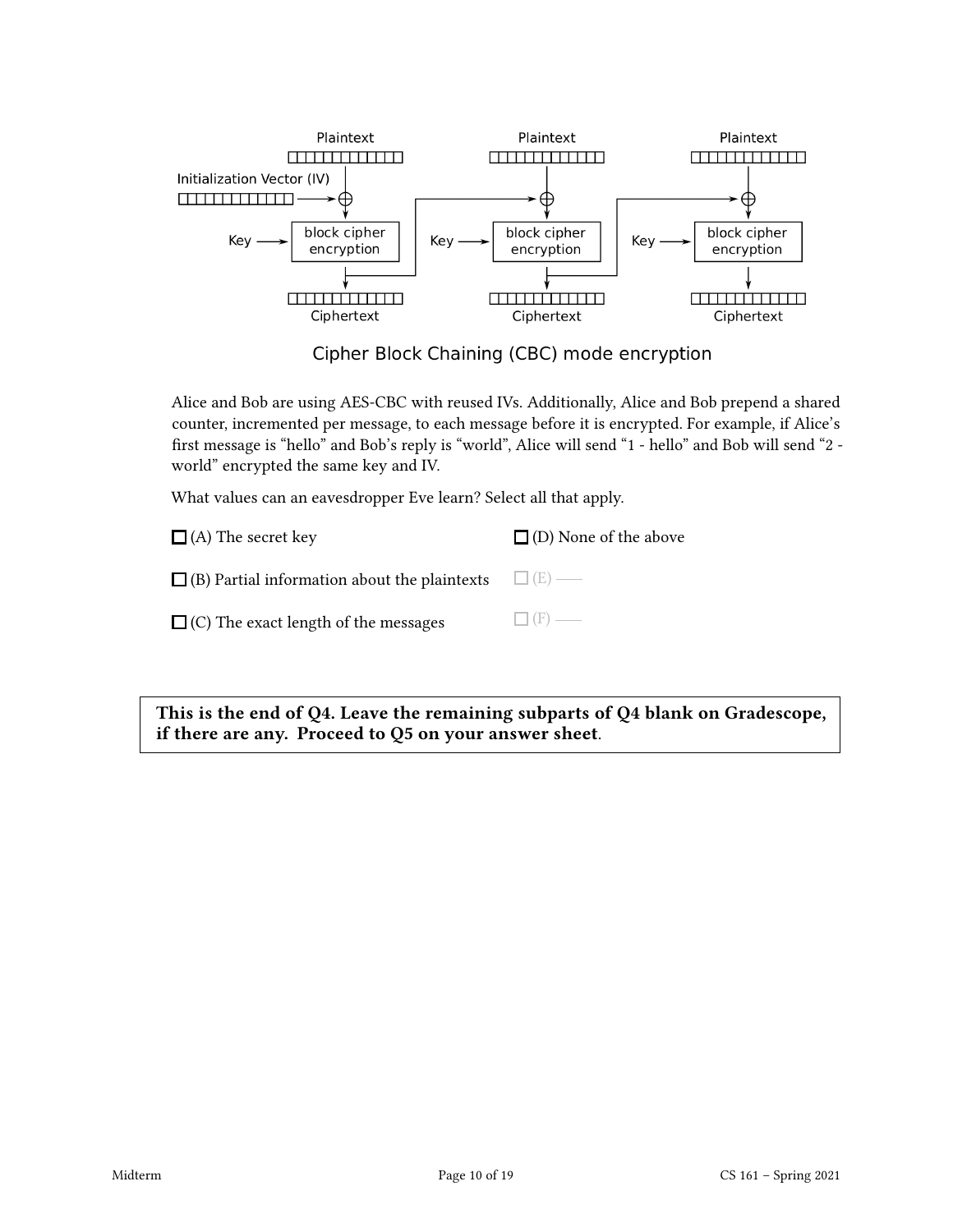#### Q5 Socially Distant Coin Flipping (18 points)

Alice and Bob want to flip a coin to settle a bet, but they can't meet in person. They both suspect that the other person might try to cheat to win the bet, so they need your help to construct a cryptographic coin-flipping scheme.

In general, a coin-flipping scheme works as follows:

- 1. Alice makes a guess b (where b is a bit, 0 for heads and 1 for tails). She locks in her guess by generating a value  $C(b)$  called the *commitment*. Alice sends the commitment to Bob.
- 2. Bob flips the coin and reports the result of the flip to Alice.
- 3. Alice reveals her guess b and optionally sends some additional information for verification. Bob can use this additional information to check that Alice's revealed guess matches her commitment.

A secure coin-flipping scheme must have two properties to prevent cheating:

- Hiding: The commitment  $C(b)$  without any additional verification information must leak no information about Alice's guess b. Otherwise, Bob could cheat by deducing that Alice guessed heads and claim that he flipped tails.
- Binding: The commitment must bind Alice to her guess—that is, Alice should not be able to change her guess after she has sent her commitment to Bob. In other words, Alice should not be able to guess heads, send a commitment for heads, and then claim that she guessed tails, without being detected by Bob.

For each scheme below, determine whether a scheme fulfills the binding property, the hiding property, both, or neither. In all questions,  $\parallel$  denotes concatenation.

Q5.1 (3 points) Commitment: Alice sends her guess to Bob:  $C(b) = b$ .

Verification: Alice reveals her guess. Bob checks that Alice's guess matches her commitment, i.e. he checks that  $C(b) = b$ .

| $\bigcap$ (A) Hiding only  | $\bigcap$ (C) Neither property | $O(E)$ — |
|----------------------------|--------------------------------|----------|
| $\bigcap$ (B) Binding only | $\bigcap$ (D) Both properties  | $O(F)$ — |

Q5.2 (3 points) Commitment: Alice generates a random secret key k and then encrypts her guess with a secure block cipher:  $C(b) = E(k, b)$ .

Verification: Alice reveals her guess and the key k. Bob decrypts the commitment and verifies that it matches Alice's guess, i.e. he checks that  $D(k, C(b)) = b$ .

Assume that encryption will automatically pad to the block size and decryption will unpad to the orginal message.

| $\bigcap$ (G) Hiding only  | $\bigcap$ (I) Neither property | $O(K)$ — |
|----------------------------|--------------------------------|----------|
| $\bigcap$ (H) Binding only | $\bigcirc$ (J) Both properties | $O(L)$ — |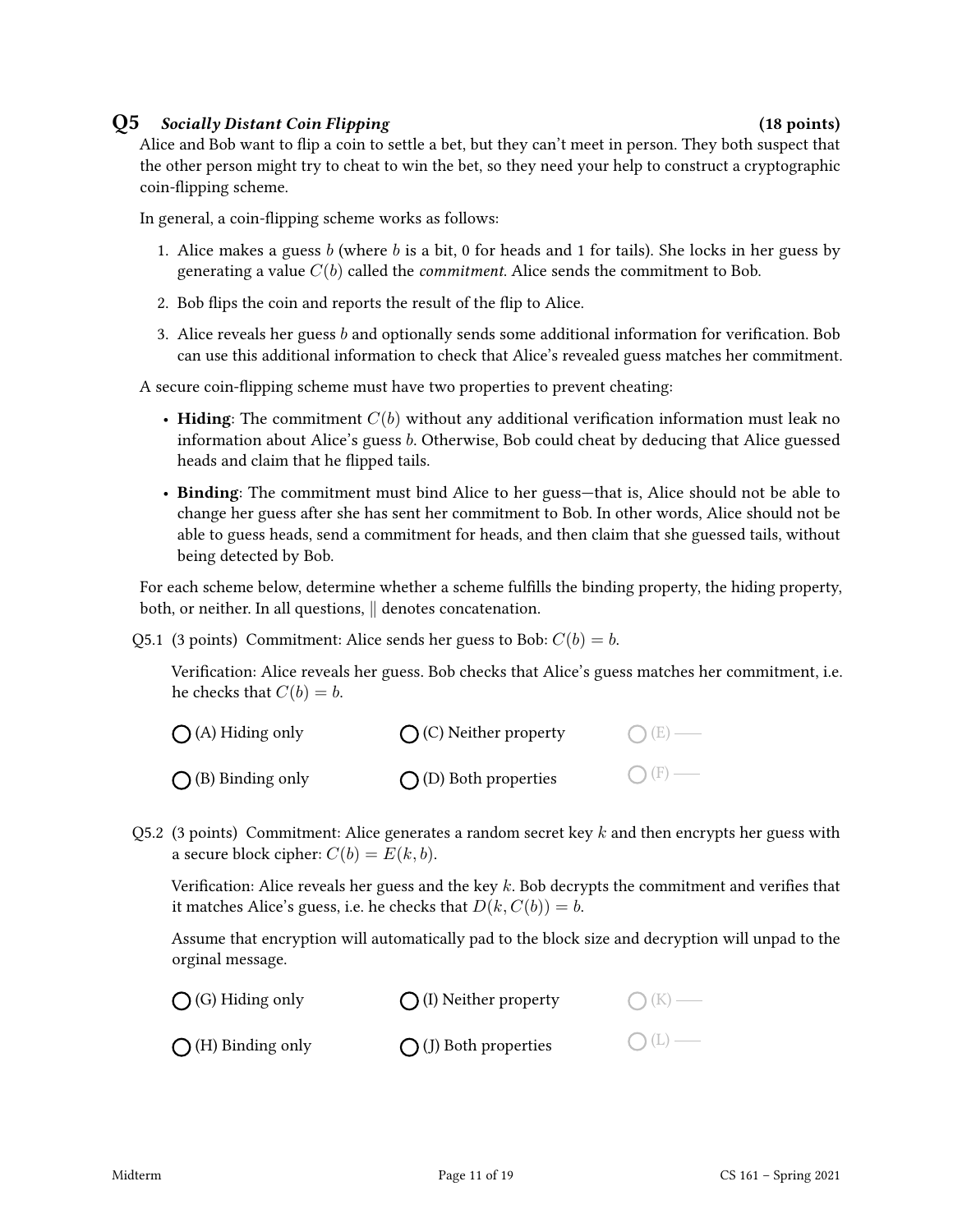Q5.3 (6 points) Commitment: Alice picks a random bit b' and XORs her guess with that bit:  $C(b) = b \oplus b'$ .

Verification: Alice reveals her guess and the random bit  $b'$ . Bob checks if Alice's guess, XORed with b', is equal to her commitment, i.e. he checks that  $C(b) = b \oplus b'$ .

If you answered that the scheme is binding, write one sentence explaining why. If you answered that the scheme is not binding, write one sentence explaining how Alice can guess heads (0) and claim that she guessed tails (1).

Enter your answer in the text box on Gradescope.

| $\bigcap$ (A) Hiding only  | $\bigcap$ (C) Neither property | $O(E)$ —        |
|----------------------------|--------------------------------|-----------------|
| $\bigcap$ (B) Binding only | $\bigcirc$ (D) Both properties | $\bigcap$ (F) — |

Q5.4 (6 points) In this part, p is a publicly known, large prime number; q is a publicly known generator modulo  $p$ ; and  $a$  is another publicly known large number modulo  $p$ .

Commitment: Alice calculates  $C(b) = g^{a+b} \bmod p$ .

Verification: Alice reveals her guess. Bob checks that  $C(b) = g^{a+b} \bmod p$ .

If you answered that the scheme is hiding, write one sentence explaining why. If you answered that the scheme is not hiding, write one sentence explaining how Bob can learn Alice's guess.

Enter your answer in the text box on Gradescope.

| $\bigcirc$ (G) Hiding only | $\bigcap$ (I) Neither property | $\bigcap (K)$ — |
|----------------------------|--------------------------------|-----------------|
| $\bigcap$ (H) Binding only | $\bigcirc$ (J) Both properties | $O(L)$ —        |
|                            |                                |                 |

This is the end of Q5. Leave the remaining subparts of Q5 blank on Gradescope, if there are any. Proceed to Q6 on your answer sheet.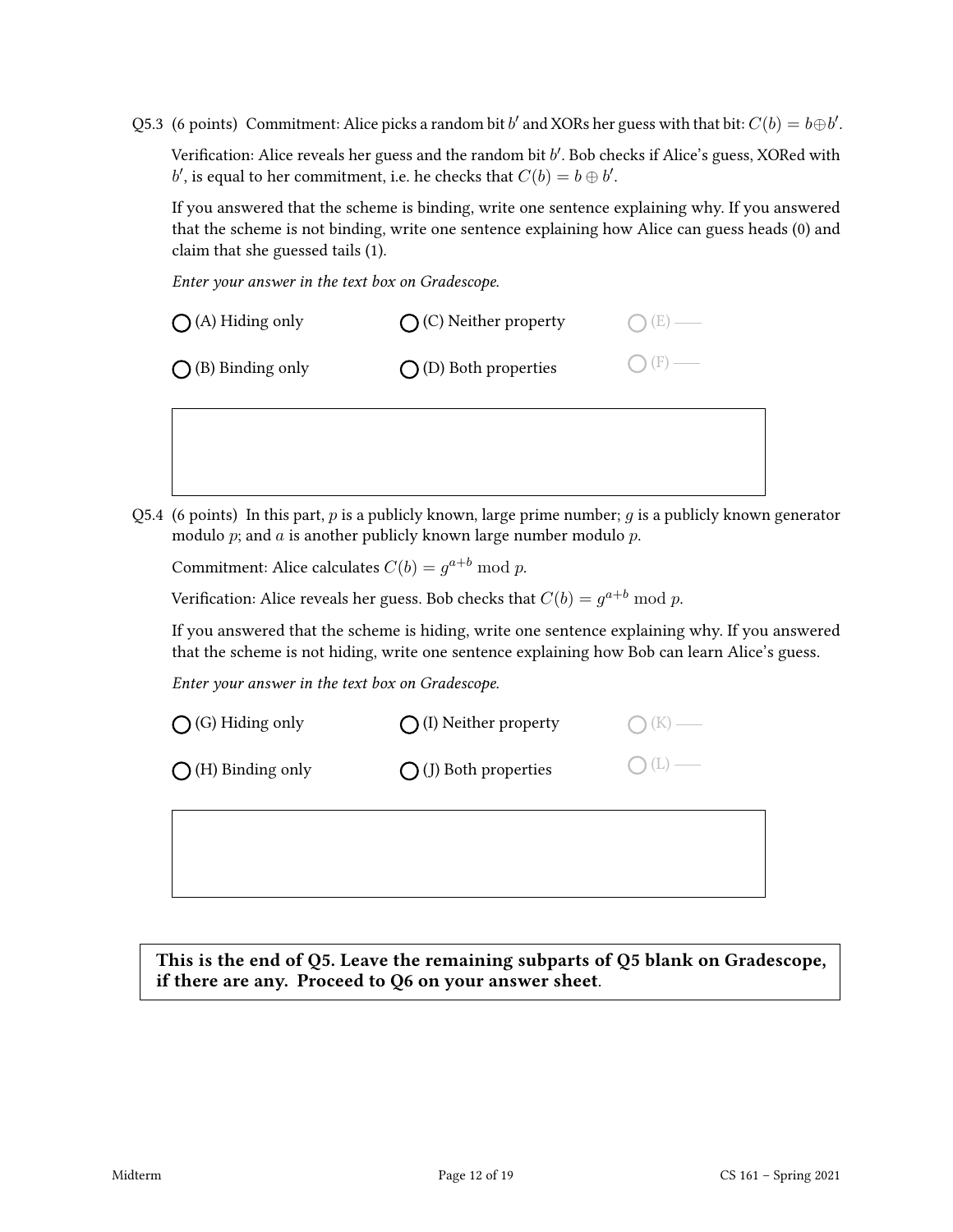### $Q6$  Stonks (22 points)

You are an engineer for the innovative<sup>TM</sup> stock trading app Hobinrood, and you notice that after some recent market shenanigans, attacks on your users' accounts are through the roof. Hobinrood needs you to analyze the security of a few potential password storage schemes.

In this question, H is a secure cryptographic hash function,  $\oplus$  denotes bitwise XOR, and  $\parallel$  denotes concatenation.

The attacker in this question has access to the entire password database, but no access to any data not explicitly stored in the database. The database does not store any extra information besides what is listed in each subpart. Each subpart is independent.

Assume that there are n users who each choose from a common pool of n possible passwords, and the attacker has enough compute power to perform  $O(n)$  hashes, decryptions, XORs, and other computations.

For each of the following password storage schemes, select all statements that are guaranteed to be true.

Q6.1 (3 points) For each user, the database stores (username,  $H(password)$ ).

 $\Box$  (A) The attacker can determine all pairs of users who share the same password.

 $\Box$  (B) The attacker can learn all users' passwords.

 $\square$  (C) The attacker can learn **at least one** user's password.

 $\Box$  (D) None of the above

 $\Box$ (E) —

 $\Box$  (F) —

Q6.2 (3 points) For each user, the database stores (username,  $H$ (username)  $\oplus$  password).

You can assume that the output of  $H$  is at least as long as the maximum password length.

 $\Box$  (G) The attacker can determine all pairs of users who share the same password.

 $\Box$  (H) The attacker can learn all users' passwords.

- $\Box$  (I) The attacker can learn **at least one** user's password.
- $\Box$  (J) None of the above

 $\Box$  (K) —

 $\Box$ (L) —

Q6.3 (3 points) For each user, the database stores (username, r,  $H(\text{password}||r)$ ).

 $r$  is a random 1024-bit value selected when the user creates their account.

 $\Box$  (A) The attacker can determine all pairs of users who share the same password.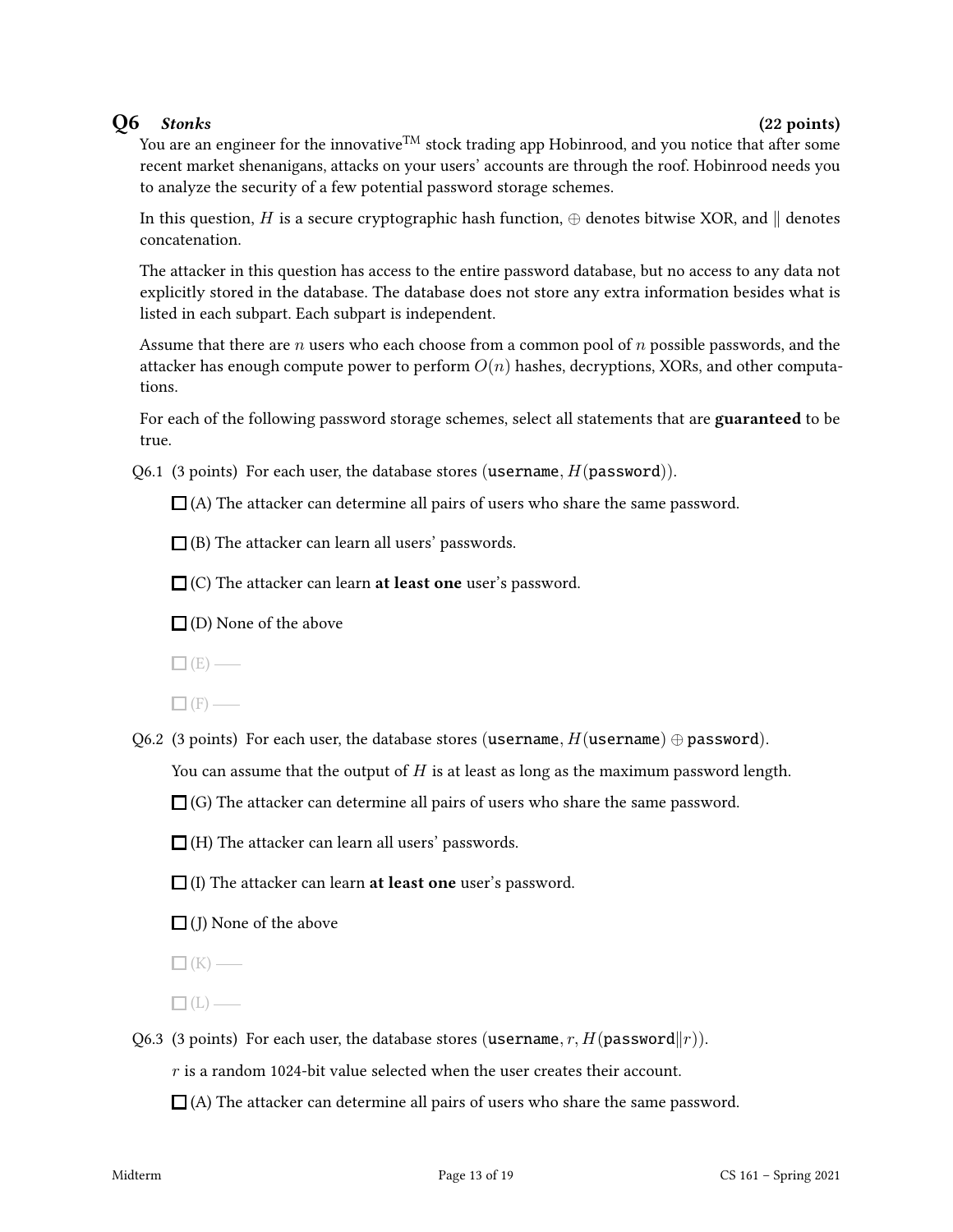$\square$  (B) The attacker can learn all users' passwords.

 $\Box$  (C) The attacker can learn **at least one** user's password.

 $\Box$  (D) None of the above

 $\Box$  (E) —

 $\Box$  (F) —

Q6.4 (3 points) For each user, the database stores (username, AES-CBC $(k, H(password)))$ .

AES-CBC denotes AES-CBC mode encryption, with a random, unpredictable IV used for each encryption.  $k$  is a secret key that the password database knows, but the attacker doesn't know.

 $\Box$  (G) The attacker can determine all pairs of users who share the same password.

 $\Box$  (H) The attacker can learn all users' passwords.

 $\Box$  (I) The attacker can learn **at least one** user's password.

 $\Box$  (J) None of the above

 $\Box$ (K) —

- $\Box$ (L) —
- Q6.5 (3 points) Because usernames are often unique to a website, some websites opt to salt the password hash with the username rather than a random number. Consider storing (username,  $H(password||username))$  for each user. Briefly describe one disadvantage of this scheme compared to using random salts, i.e. storing (username, r,  $H(p$ assword $||r)$ ).

Enter your answer in the text box on Gradescope.

 $O(A)$   $O(B)$   $O(C)$   $O(D)$   $O(E)$   $O(E)$   $O(F)$   $O(F)$ 

You realize that designing a secure password storage scheme can be hard and decide to think about ways to let users log in without passwords.

Q6.6 (4 points) Which of the following protocols would allow you to verify a user's identity? Assume that you know the user's public key, and the user's private key has not been compromised. Select all that apply.

 $\Box$  (G) Encrypt a random value r with the user's public key. The user tells you r.

 $\Box$  (H) Give the user a random value r. The user signs r and sends you the signature.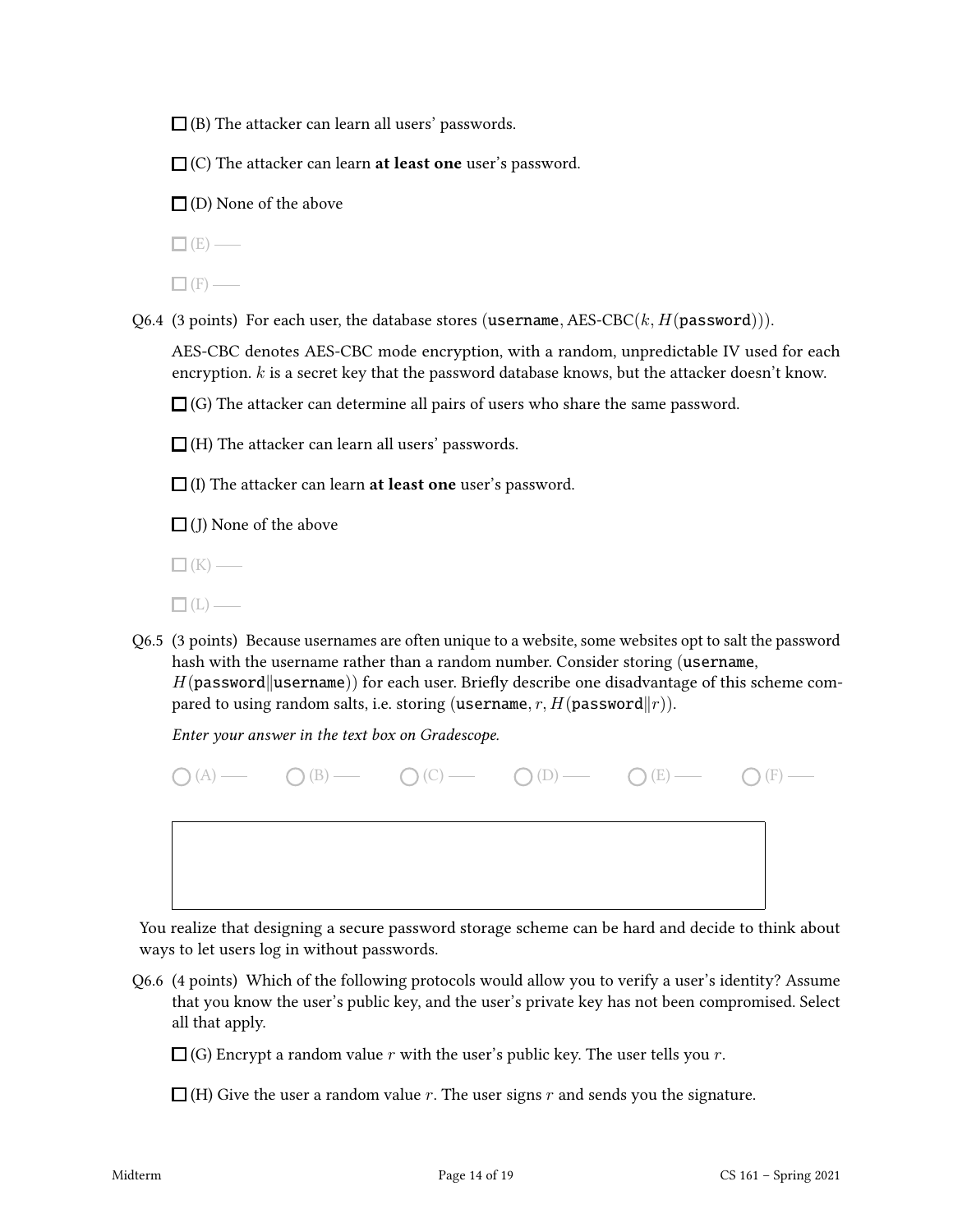$\Box$  (I) The user gives you a certificate with their public key, signed by a trustworthy certificate authority.

 $\Box$  (J) Perform Diffie-Hellman key exchange with the user to get a shared key k. The user tells you  $k$ . (You can assume no MITM has tampered with the key exchange.)

 $\Box$  (K) None of the above

 $\Box$ (L) —

Hobinrood uses a certificate hierarchy to validate users' public keys. In the hierarchy, a trusted certificate authority (CA) issues certificates to apps such as Hobinrood. Each app then issues certificates for its trusted users.

Q6.7 (3 points) An attacker shows you a valid certificate for the attacker's public key that appears to be signed by Hobinrood and a valid certificate for Hobinrood signed by the trusted CA. You know that Hobinrood would never issue a certificate to the attacker. What could the attacker have done to accomplish this? Select all that apply.

| $\Box$ (A) Stolen the CA's private key    | $\Box$ (D) None of the above |
|-------------------------------------------|------------------------------|
| $\Box$ (B) Stolen Hobinrood's private key | $\Box$ (E) —                 |
| $\Box$ (C) Stolen Hobinrood's certificate | $\Box$ (F) —                 |

This is the end of Q6. Leave the remaining subparts of Q6 blank on Gradescope, if there are any. Proceed to Q7 on your answer sheet.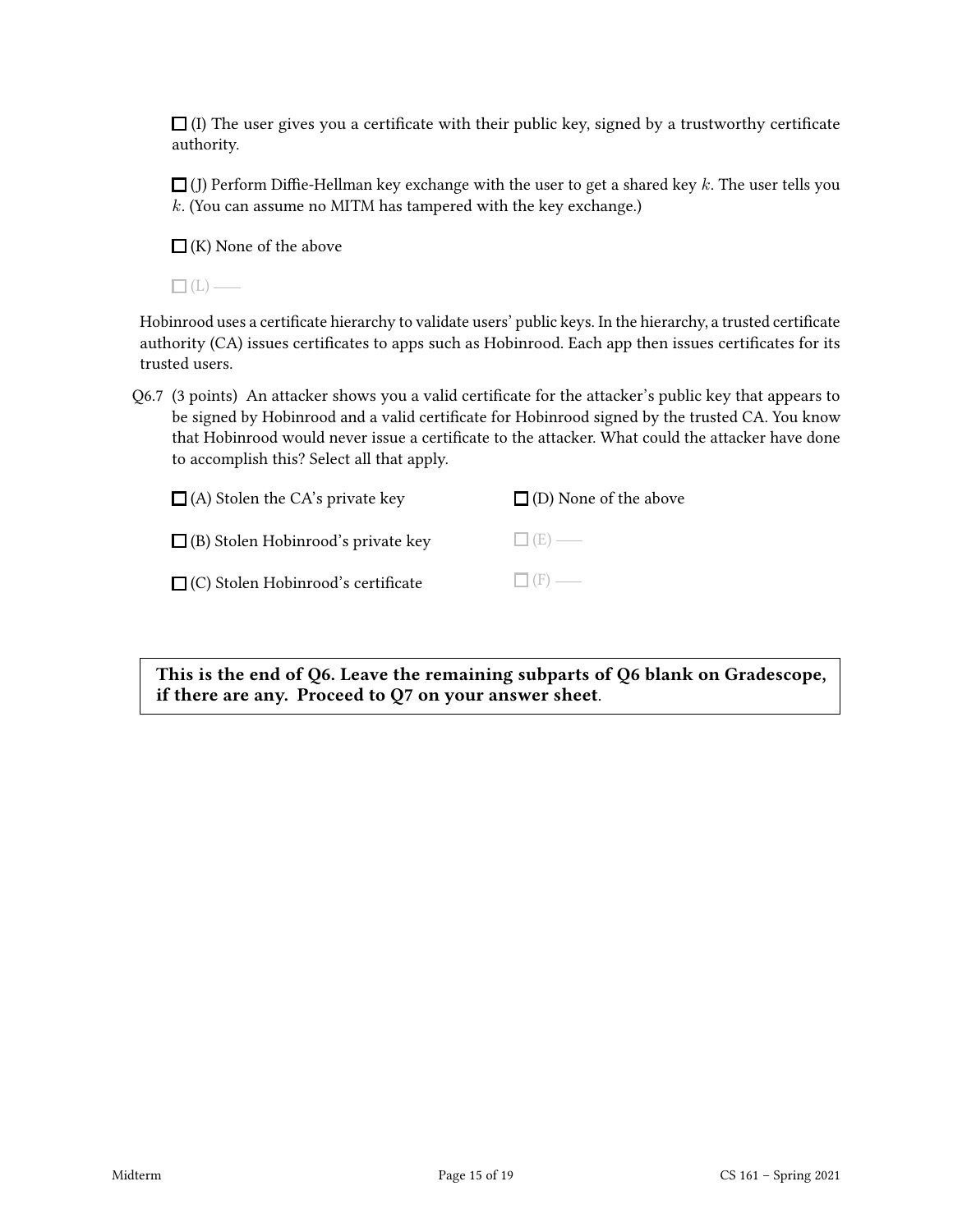#### Q7 Palindromify (31 points)

Consider the following C code:

```
1 struct flags {
2 char debug [4];
3 char done [4];
4};
5
6 void palindromify (char *input, struct flags *f) {
7 size t i = 0;
8 size_t j = strlen(input);
9
10 while (j > i) {
11 if (input[i] != input[j]) {
12 input [j] = input [i];
13 if \text{strncmp}("BBBB", f \text{-} > \text{delay}, 4) == 0)14 printf ("Next: %s\n", input);
\left| \frac{15}{2} \right| }
16 }
17 i + +; j - -;18 }
19 }
20
21 int main (void) {
22 struct flags f;
23 char buffer [8];
24 while \text{(strncmp("XXXX", f.done, 4)} := 0)25 gets (buffer);
26 palindromify (buffer, &f);
27 }
28 return 0;
29 }
```
Definitions of relevant  $C$  functions may be found on the last page of this exam.

Assume you are on a little-endian 32-bit x86 system. Assume that there is no compiler padding or saved registers in all questions.

For parts 1–3, assume that no memory safety defenses are enabled.

Q7.1 (3 points) Which of the following lines contains a memory safety vulnerability?

| $\bigcirc$ (A) Line 10 | $\bigcap$ (D) Line 25 |
|------------------------|-----------------------|
| $\bigcirc$ (B) Line 12 | $O(E)$ —              |
| $\bigcirc$ (C) Line 24 | $\bigcap$ (F) —       |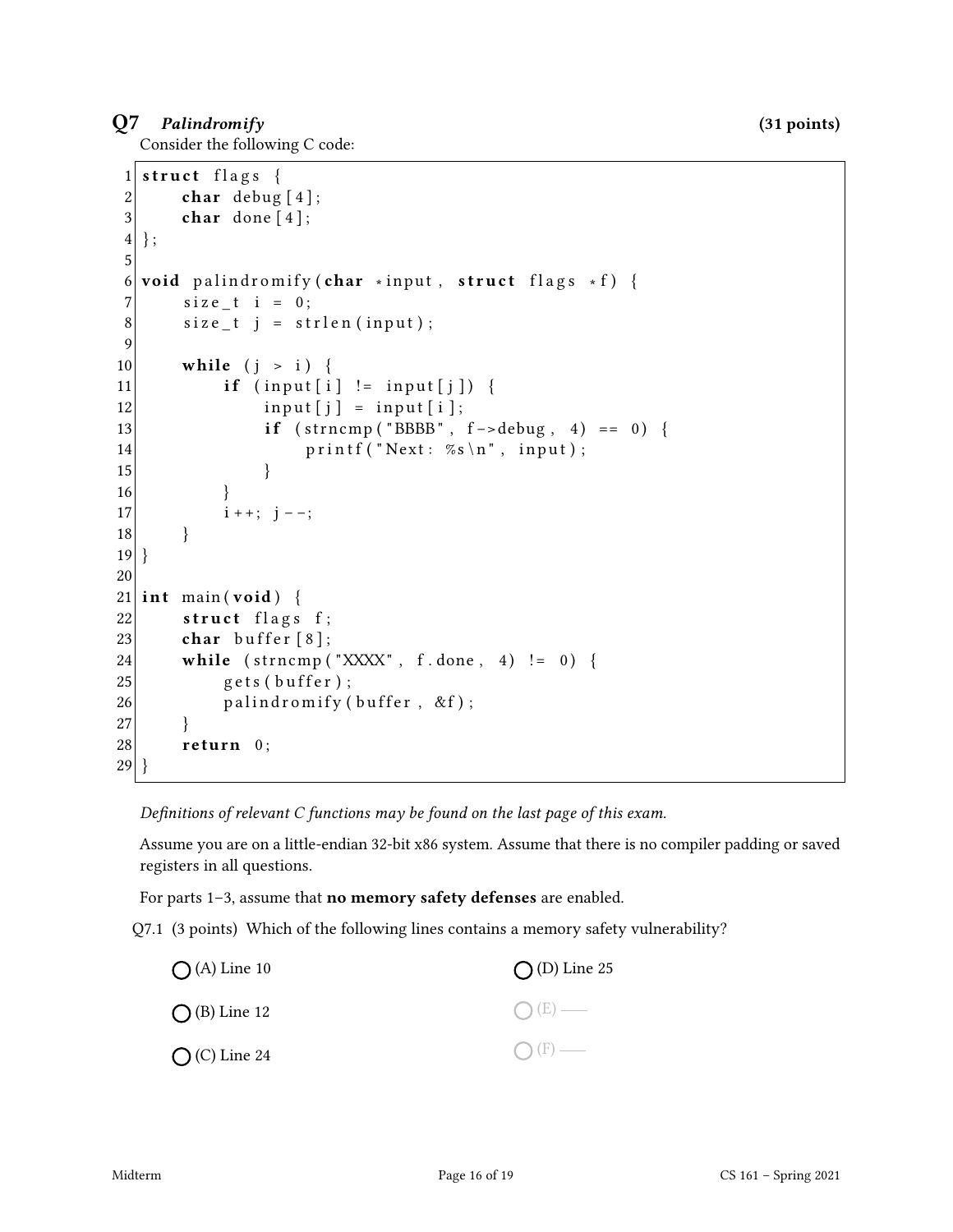Q7.2 (3 points) Which of these inputs would cause the program to execute shellcode located at 0xbfff34d0?

 $\bigcap$ (G) '\x00' + (11 \* 'A') + (4 \* 'X') + (4 \* 'A') + '\xd0\x34\xff\xbf'  $\bigcap(H) \setminus x00' + (19 * 'A') + \setminus xd0\x34\xff\xbf'$  $\bigcap (I) (20 * 'X') + ' \xd0\x34\xff\xbf'$ (J) '\x00' + (7 \* 'A') + (4 \* 'X') + (4 \* 'A') + '\xd0\x34\xff\xbf'  $\bigcap (K) (16 * 'X') + ' \xd0\x34\xff\xbf'$  $\bigcap$  (L) None of the above

Q7.3 (3 points) Assume you did the previous part correctly. At what point will the instruction pointer jump to the shellcode?

| $\bigcap$ (A) Immediately after palindromify returns $\bigcap$ (D) Immediately after printf returns |                 |
|-----------------------------------------------------------------------------------------------------|-----------------|
| $\bigcap$ (B) Immediately after main returns                                                        | $\bigcap (E)$ — |
| $\bigcap$ (C) Immediately after gets returns                                                        | $\bigcap$ (F) — |

For parts 4-7, assume that stack canaries are enabled, and all 4 bytes of the canary are random and not null. Assume that gets will append a single null byte to your input.

Q7.4 (5 points) Which of the following values on the stack can we overwrite without writing to the stack canary? Select all that apply.

| $\Box$ (G) SFP of main         | $\square$ (I) buffer         |
|--------------------------------|------------------------------|
| $\Box$ (H) RIP of palindromify | $\Box$ (K) f                 |
| $\Box$ (I) RIP of main         | $\Box$ (L) None of the above |

- Q7.5 (3 points) Suppose that we provide ABCDE as input to the program. When we enter the palindromify function, what will be the initial value of j?
	- $O(A) 0$   $O(B) 1$   $O(C) 2$   $O(D) 3$   $O(E) 4$   $O(F) 5$
- $Q7.6$  (5 points) Provide the first line of an input that will allow you to redirect execution of this program to shellcode located at 0xbfff34d0. Write your answer in Python 2 syntax (just like Project 1). Enter your answer in the text box on Gradescope.

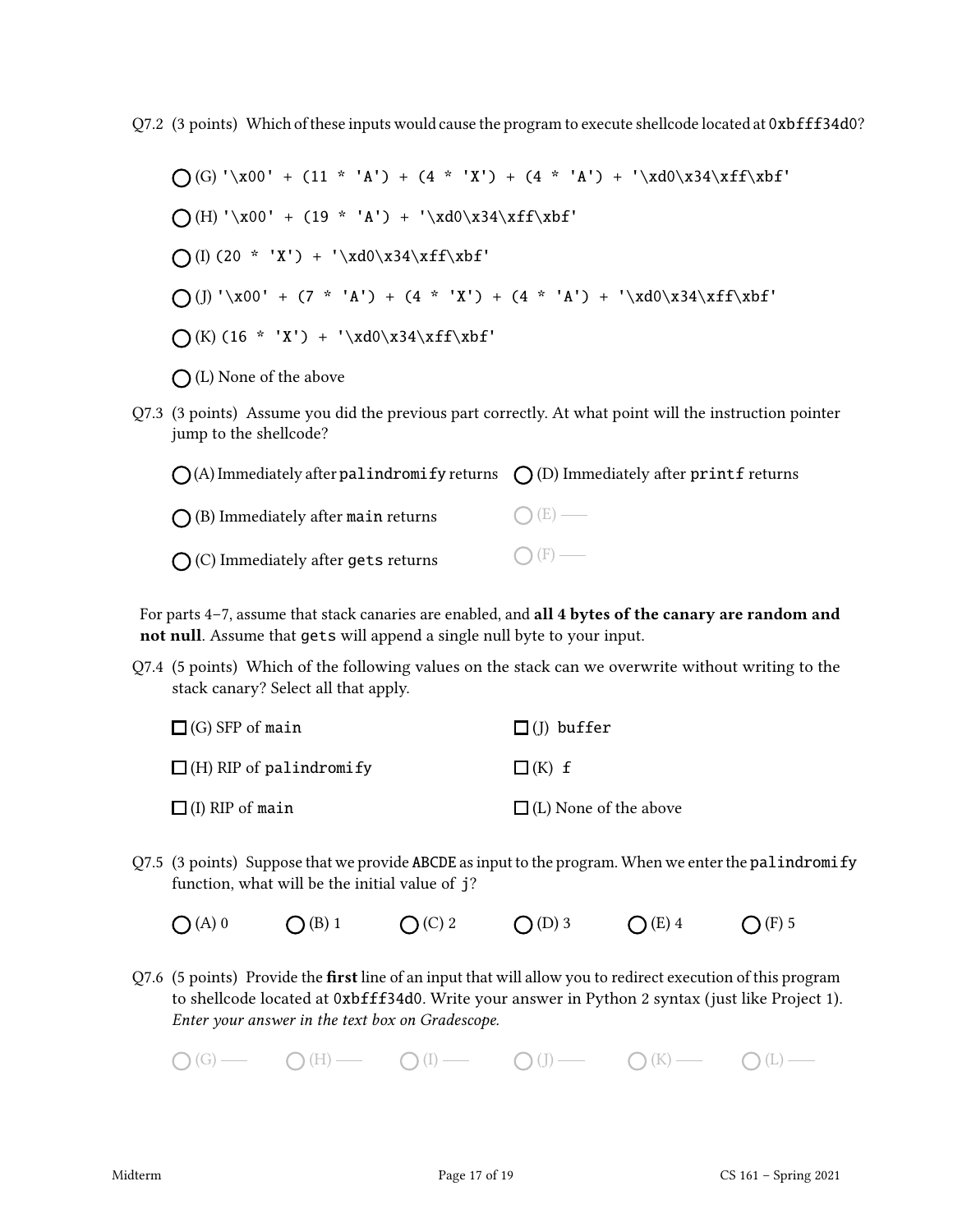

Q7.7 (5 points) Provide the second line of an input that will allow you to redirect execution of this program to shellcode located at 0xbfff34d0. You can use out as a variable that contains the output from the first input. Write your answer in Python 2 syntax (just like Project 1). *Enter your* answer in the text box on Gradescope.

|  | $\bigcirc (A) \longrightarrow \bigcirc (B) \longrightarrow \bigcirc (C) \longrightarrow \bigcirc (D) \longrightarrow \bigcirc (E) \longrightarrow \bigcirc (F) \longrightarrow$ |  |
|--|---------------------------------------------------------------------------------------------------------------------------------------------------------------------------------|--|
|  |                                                                                                                                                                                 |  |
|  |                                                                                                                                                                                 |  |

Q7.8 (4 points) Assume the shellcode from the earlier parts resides in the stack section of memory. Which of the following would we be able to do if stack canaries and ASLR were both in use? Select all that apply.

 $\Box$  (G) Leak the stack canary

 $\Box$ (H) Overwrite the value of struct flags f

 $\Box$  (I) Overwrite the value of **i** and **j** 

 $\Box$  (J) Redirect execution to the shellcode using the method from parts 6–7

 $\Box$ (K) None of the above

 $\Box$ (L) —

This is the end of Q7. Leave the remaining subparts of Q7 blank on Gradescope, if there are any. You have reached the end of the exam.